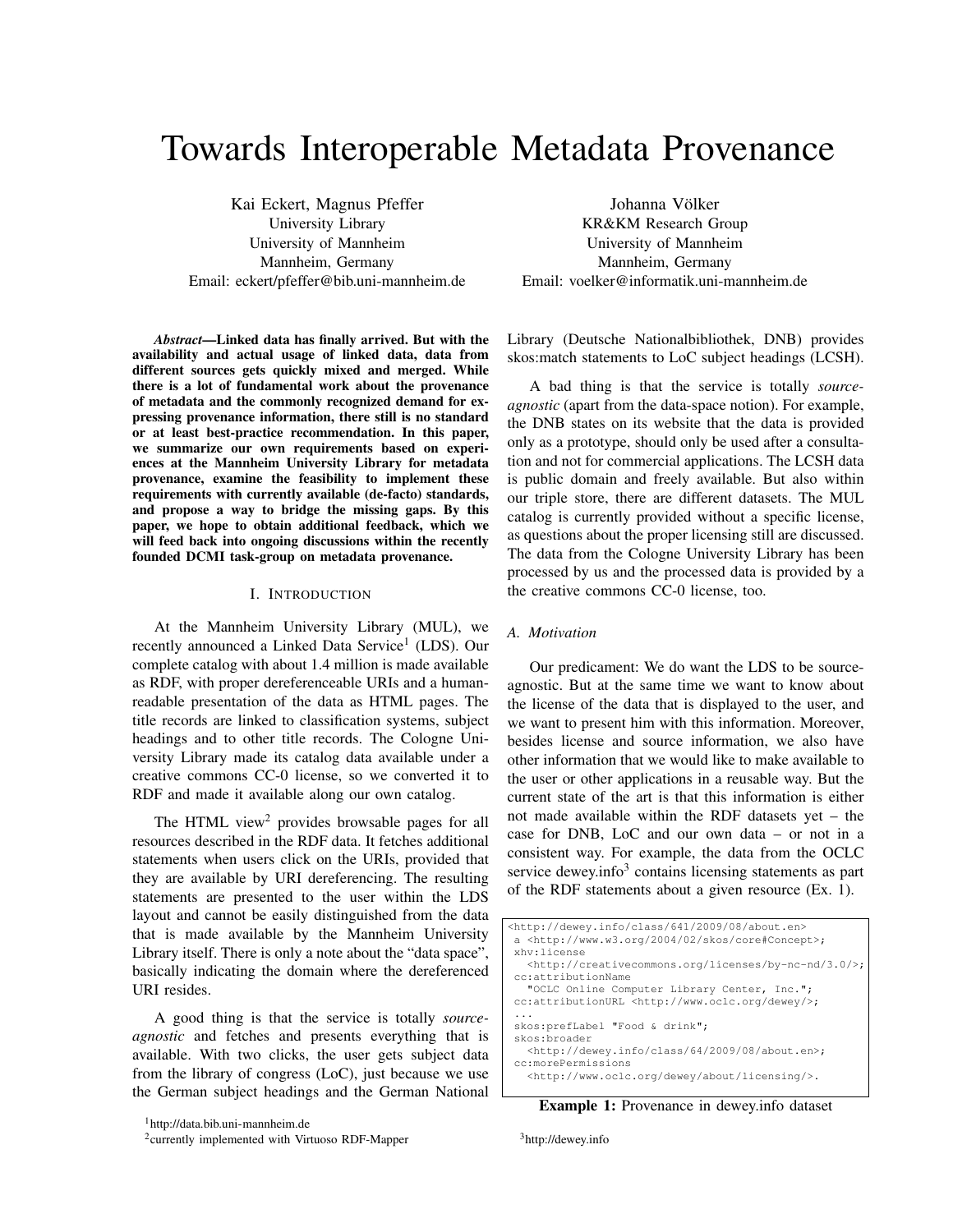As another example, the New York Times expresses provenance outside the actual data record, more precisely by means of statements about the data record (Ex. 2).

```
<http://data.nytimes.com/46234942819259373803.rdf>
 foaf:primaryTopic
   <http://data.nytimes.com/46234942819259373803>
 dcterms:rightsHolder
    "The New York Times Company"
  ...
 cc:license
   <http://creativecommons.org/licenses/by/3.0/us/>
 cc:attributionURL
    <http://data.nytimes.com/46234942819259373803>
 cc:attributionName
    "The New York Times Company"
<http://data.nytimes.com/46234942819259373803>
  ...
 a <http://www.w3.org/2004/02/skos/core#Concept>
  ...
skos:prefLabel "Faircloth, Lauch"
  ...
```


Our goal is to make this kind of information available to the user in a consistent way. We respect all the different licenses and do not want to make users believe that all this data is provided by ourselves, without any licensing information.

Besides provenance information, we also need to provide other information that further qualifies single statements of the datasets. For example, in a past project we automatically created classifications and subject headings for bibliographic resources. We provide this data also via the LDS which is very convenient and greatly facilitates the reuse of the data. But automatically created results often lack the desired quality, moreover the processes usually provide further information, like a weight, rank or other measures of confidence [1]. All this information should also be provided to the user in a well-defined way.

#### *B. Data, Metadata, Metametadata, ...*

Data provided as RDF is not necessarily metadata in a strict sense; in general it is data about resources. But in many cases – and especially in the context of this paper – the resources are data themselves, like books, articles, websites or databases. In the library domain, the term "metadata" is thus established for all the data about the resources a librarian is concerned with – including, but not restricted to bibliographic resources, persons and subjects. This is the reason, why one cannot distinguish easily between data and metadata in the context of RDF. We therefore regard them as synonyms.

Metadata is itself data and there are a lot of use-cases where one wants to make further statements about metadata, just as well as metadata provides statements about data: who created the metadata, how was the metadata created, ... – in general additional statements to further qualify and describe the metadata. Thus we will refer to this kind of additional information unambiguously as "metametadata".

#### *C. Metametadata Principles*

To achieve interoperability for accessing metametadata, choosing a representation of the metametadata is only the first, merely technical step. In our opinion, the following principles and requirements have to be met to achieve this type of interoperability:

- 1) Arbitrary metametadata statements about a set of statements.
- 2) Arbitrary metametadata statements about single statements.
- 3) Metametadata on different levels for each statement or sets of statements.
- 4) Applications to retrieve, maintain and republish the metametadata without data loss or corruption.
- 5) Data processing applications to store the metametadata about the original RDF data.

Requirements 1 - 3 address the technical requirements that have to be met by the metadata format(s) in use. They are met by RDF, but in RDF there are two distinct approaches that can be used to represent metametadata:

*Reification:* RDF provides a means for the formulation of statements about statements, called *reification*. In the RDF model, this means that a complete statement consisting of subject, predicate and object becomes the subject of a new statement that adds the desired information.<sup>4</sup>

*Named Graphs:* Another technique that can be used to provide statements about statements are the "Named Graphs", introduced by Carroll et al. [2]. The Named Graphs are not yet officially standardized and part of RDF. They have to be considered work in progress, but are already widely used by the community and can already be considered as a kind of de-facto standard that is likely to have a big impact on future developments in

<sup>4</sup>As a statement cannot be identified uniquely in RDF beside the notion of S, P and O, a reification statement refers to *all* triples with the given S, P and O. In our context, this ambiguity has no substantial effects, as identical triples are semantically equivalent to duplicated metadata that can be safely discarded as redundant information.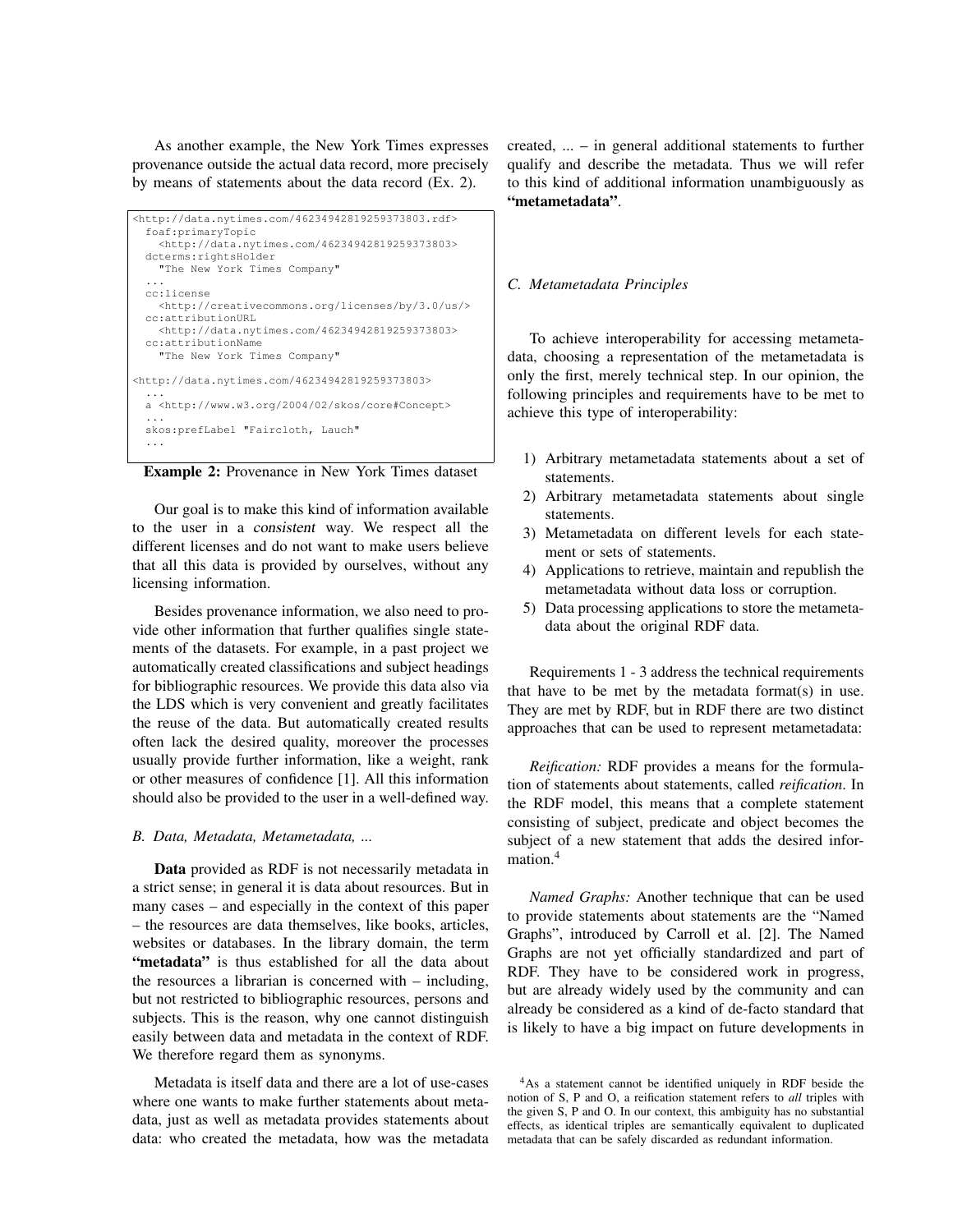the RDF community.<sup>5</sup> Named Graphs are an extension of RDF, both on the model and syntax level. They allow the grouping of RDF statements into a graph. The graph is a resource on its own and can thus be further described by RDF statements, just like any other resource. There are extensions for SPARQL and N3 to represent and query Named Graphs, but they are for example not representable in RDF-XML.<sup>6</sup>

To meet requirements 4 and 5, further conventions among interoperable applications are needed that have to be negotiated on a higher level and are (currently) beyond the scope of RDF. By virtue of the following usecases, we demonstrate that the technical requirements are already met and that we only need some conventions to represent such information in an consistent way – at least as long as the official RDF standard does not address the metametadata issue.

# II. EXAMPLE USE-CASES

The following use cases<sup>7</sup> are meant to be illustrating examples, especially to emphasize the need for the representation of arbitrary information – not only provenance – about data on various levels, from whole datasets over records to single statements or arbitrary groups of statements.

In this section, we develop a scenario where such metametadata can be used to prevent information loss while merging subject annotations from different sources. We show that this is the key to make transparent use of different annotation sources without compromises regarding the quality of your metadata. In line with our argumentation in this paper, we propose the storage of metametadata to mitigate any information loss and allow the usage of this information to achieve a better retrieval experience for the users. With various queries, we show that we can access and use the additional pieces of information to regain a specific set of annotations that fulfills our specific needs.

This scenario focuses on the merging of manually assigned subject headings with automatically assigned

<sup>6</sup>You can see the grouping of statements in a single RDF-XML file as the notion of an implicit graph and use the URI of the RDF-XML file to specify further statements about this graph, just like Ex. 2

ones. Example 3 shows a DC metadata record with subject annotations from different sources and additional information about the assignments via RDF reification. Note that we present the triples in a table and give them numbers that are then used to reference them.

|                | Subject               | Predicate  | <i><b>Object</b></i>  |
|----------------|-----------------------|------------|-----------------------|
| 1              | ex:docbase/doc1       | dc:subject | $ex:$ thes/sub $20$   |
| $\overline{c}$ | #1                    | ex:source  | ex:sources/autoindex1 |
| 3              | #1                    | ex:rank    | 0.55                  |
| 4              | ex:docbase/doc1       | dc:subject | $ex:$ thes/sub30      |
| 5              | #4                    | ex:source  | ex:sources/autoindex1 |
| 6              | #4                    | ex:rank    | 0.8                   |
|                | ex:docbase/doc1       | dc:subject | $ex:$ thes/sub30      |
| 8              | #7                    | ex:source  | ex:sources/pfeffer    |
| 9              | #7                    | ex:rank    | 1.0                   |
| 10             | ex:docbase/doc1       | dc:subject | $ex:$ thes/sub40      |
| 11             | #10                   | ex:source  | ex:sources/pfeffer    |
| 12             | #10                   | ex:rank    | 1.0                   |
| 13             | ex:sources/autoindex1 | ex:type    | ex:types/auto         |
| 14             | ex:sources/pfeffer    | ex:type    | ex:types/manual       |

Example 3: Subject assignments by different sources

There is one document (*ex:docbase/doc1*) with assigned subject headings from two different sources. For each subject assignment, we see that a source is specified via a URI. Additionally, a rank for every assignment is provided, as automatic indexers usually provide such a rank. For example, a document retrieval system can make direct use of it for the ranking of retrieval results. For manual assignments, where usual no rank is given, this could be used to distinguish between high quality subject assignments from a library and, for example, assignments from a user community via tagging.

The statements #13 and #14 are used to further qualify the source, more precisely, to indicate, if the assignments were performed manually (*ex:types/manual*) or automatically (*ex:types/auto*).

## *A. Use-case 1: Merging annotation sets*

Usually, the statements from Example 3 are available from different sources (as indicated) and might also belong to different shells in the shell model. The integration requires to merge them in a single store. An interesting side-effect of the use of RDF and reification is that the merged data is still accessible from every application that is able to use RDF data, even if it is not possible to make reasonable use of our metametadata. This is demonstrated by the first query in Example 4, which retrieves all subject headings that are assigned to a document. As in RDF all statements are considered identical that have the same subject, predicate and object, every subject heading is returned that is assigned by at least one source. In most cases, these completely merged statements are not wanted. As promised, we show with the second query in Example 4 that we are able to regain all annotations that were assigned by a specific source (here *ex:sources/pfeffer*).

<sup>5</sup>See http://www.w3.org/2004/03/trix/ for a summary. There are already further extensions or generalizations of Named Graphs, like Networked Graphs [3] that allow the expression of views in RDF graphs in a declarative way. Flouris et al. propose a generalization to maintain the information associated with graphs, when different graphs are mixed [4]: Here, colors are used to identify the origin of a triple, instead of names. A notion of "Color1+Color2" is possible and the paper demonstrates, how reasoning can be used together with these colored triples. Gandon and Corby published a position paper [5] about the need for a mechanism like Named Graphs and a proper standardization as part of RDF.

 $7$ First published at the DC 2009 conference [6].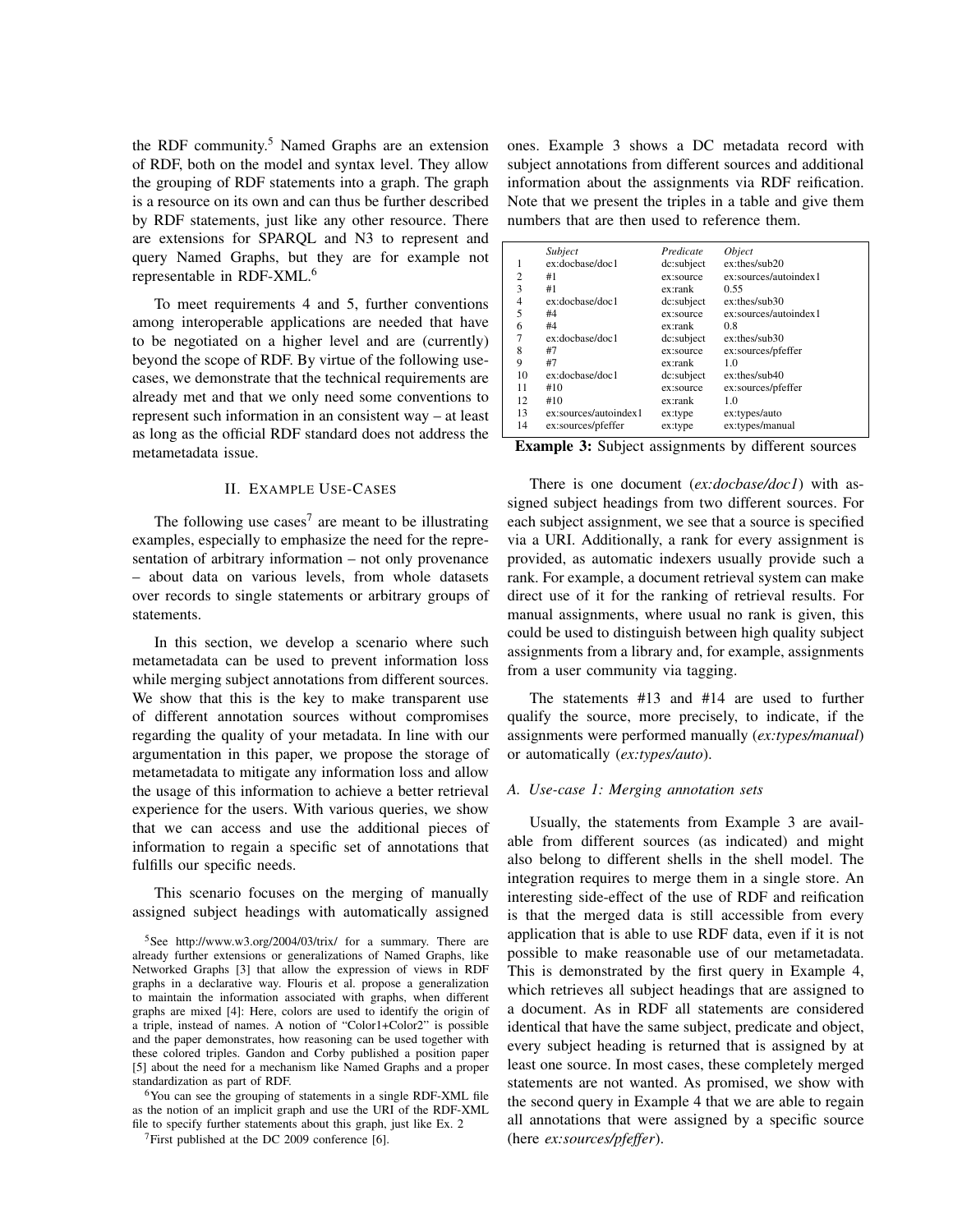| document<br>ex:docbase/doc1 ex:thes/sub40<br>ex:docbase/doc1 ex:thes/sub30 | subject | source<br>ex:sources/pfeffer<br>ex:sources/pfeffer |  |  |  |  |  |
|----------------------------------------------------------------------------|---------|----------------------------------------------------|--|--|--|--|--|
| ?t ex:source <ex:sources pfeffer=""> .</ex:sources>                        |         |                                                    |  |  |  |  |  |
| ?t rdf:object ?value.                                                      |         |                                                    |  |  |  |  |  |
| ?t rdf:predicate dc:subject.                                               |         |                                                    |  |  |  |  |  |
| ?t rdf:subject ?document .                                                 |         |                                                    |  |  |  |  |  |
| SELECT ?document ?value WHERE {                                            |         |                                                    |  |  |  |  |  |
| $ex: dochase/doc1$ $ex: the s/sub20$                                       |         |                                                    |  |  |  |  |  |
| ex:docbase/doc1 ex:thes/sub30                                              |         |                                                    |  |  |  |  |  |
| $ex: dochase/doc1$ $ex: the s/sub40$                                       |         |                                                    |  |  |  |  |  |
| document                                                                   | subject |                                                    |  |  |  |  |  |
| ?t rdf:object ?value.                                                      |         |                                                    |  |  |  |  |  |
| ?t rdf:predicate dc:subject .                                              |         |                                                    |  |  |  |  |  |
| ?t rdf:subject ?document<br>٠.                                             |         |                                                    |  |  |  |  |  |
| SELECT ?document ?value WHERE {                                            |         |                                                    |  |  |  |  |  |

Example 4: Querying the merged statements

*B. Use-case 2: Extended queries on the merged annotations*

In the following we show two extended queries that make use of the metametadata provided in our data store. Usually, one does not simply want to separate annotation sets that have been merged, but instead wants to make further use of these merged annotations. For example, we can provide data for different retrieval needs.

The first query in Example 5 restricts the subject headings to manually assigned ones, but they still can originate from different sources. This would be useful if we are interested in a high retrieval precision and assume that the results of the automatic indexers decrease the precision too much.

The second query, on the other hand, takes automatic assignments into account, but makes use of the rank that is provided with every subject heading. This way, we can decide to which degree the retrieval result should be extended by lower ranked subject headings, be they assigned by untrained people (tagging) or some automatic indexer.

### III. RELATED WORK

Early initiatives to define a vocabulary and usageguidelines for the provenance of metadata was the A-Core [7] and based on it the proposal [8] for the DCMI Administrative Metadata Working Group (http: //dublincore.org/groups/admin/). The working group finished its work in 2003 and presented the Administrative Components (AC) in [9], that addressed metadata for the entire record, for update and change and for batch interchange of records. Both initiatives focused more on the definition of specific vocabularies to describe the provenance of metadata. There was not yet a concise model to relate the metametadata with the metadata. For example, there was only an example given, hot to use the AC in an XML representation. This is not

SELECT DISTINCT ?document ?subject WHERE { ?t rdf:subject ?document . ?t rdf:predicate dc:subject . ?t rdf:object ?subject . ?t ex:source ?source . ?source ex:type ?type . FILTER ( ?type = <ex:types/manual> ) } *document subject type*<br>ex:docbase/doc1 ex:thes/sub40 http: ex:docbase/doc1 ex:thes/sub40 http://example.org/types/manual http://example.org/types/manual SELECT DISTINCT ?document ?subject WHERE { ?t rdf:subject ?document . ?t rdf:predicate dc:subject . ?t rdf:object ?subject . ?t ex:source ?source . ?source ex:type ?type . ?t ex:rank ?rank . FILTER ( ?type =  $\langle$ ex:types/manual> || ?rank > 0.7 ) } *document subject rank*<br>ex:docbase/doc1 ex:thes/sub40 1.0 ex:docbase/doc1 ex:thes/sub40 1.0<br>ex:docbase/doc1 ex:thes/sub30 1.0 ex:docbase/doc1 ex:thes/sub30 1.0<br>ex:docbase/doc1 ex:thes/sub30 0.8 ex:docbase/doc1

|             |  | <b>Example 5:</b> Ranked assignments and additional source |  |  |
|-------------|--|------------------------------------------------------------|--|--|
| information |  |                                                            |  |  |

enough to enable applications the automatic integration of these information without proper knowledge, how the information is actually represented from a data model perspective.

An implementation with a clear semantic of metadata provenance statements is included in the protocol for metadata harvesting by the The authors (Rephrase with cite) in [10] (OAI-PMH). But the provenance information can only be provided for a whole set of metadata and there is no easy way to extend it with other additional information. The Open Archives Initiative provides with Object Reuse and Exchange (ORE) another, more abstract approach that addresses the requirement of provenance information for aggregations of metadata [11]. ORE particularly introduces and motivates the idea to give metadata aggregations specific URIs to identify them as independent resources. Essentially, ORE postulates the clear distinction between URIs identifying resources and URIs identifying the description of the resources. This is in line with the general postulation of "Cool URIs"[12] and the proposed solution to the so called httpRange-14 issue<sup>8</sup>.

Hillmann et al. [13] considered the problem of metadata quality in the context of metadata aggregation. While mainly focused on the practical problems of

 $8$ httpRange-14 (http://www.w3.org/2001/tag/issues.html# httpRange-14) was one (the 14th) of several issues that the Technical Architecture Group (TAG) of the W3C had to deal with: "What is the range of the HTTP dereference function?"Basically, the problem is that if a URI identifies a resource other than a webpage (non-information resource), then under this URI, no information about the resource can be provided, because in this case, the URI would also be the identifier for this information. The solution is to use HTTP redirects in this case, as described in this mail: http://lists.w3.org/Archives/Public/www-tag/2005Jun/0039.html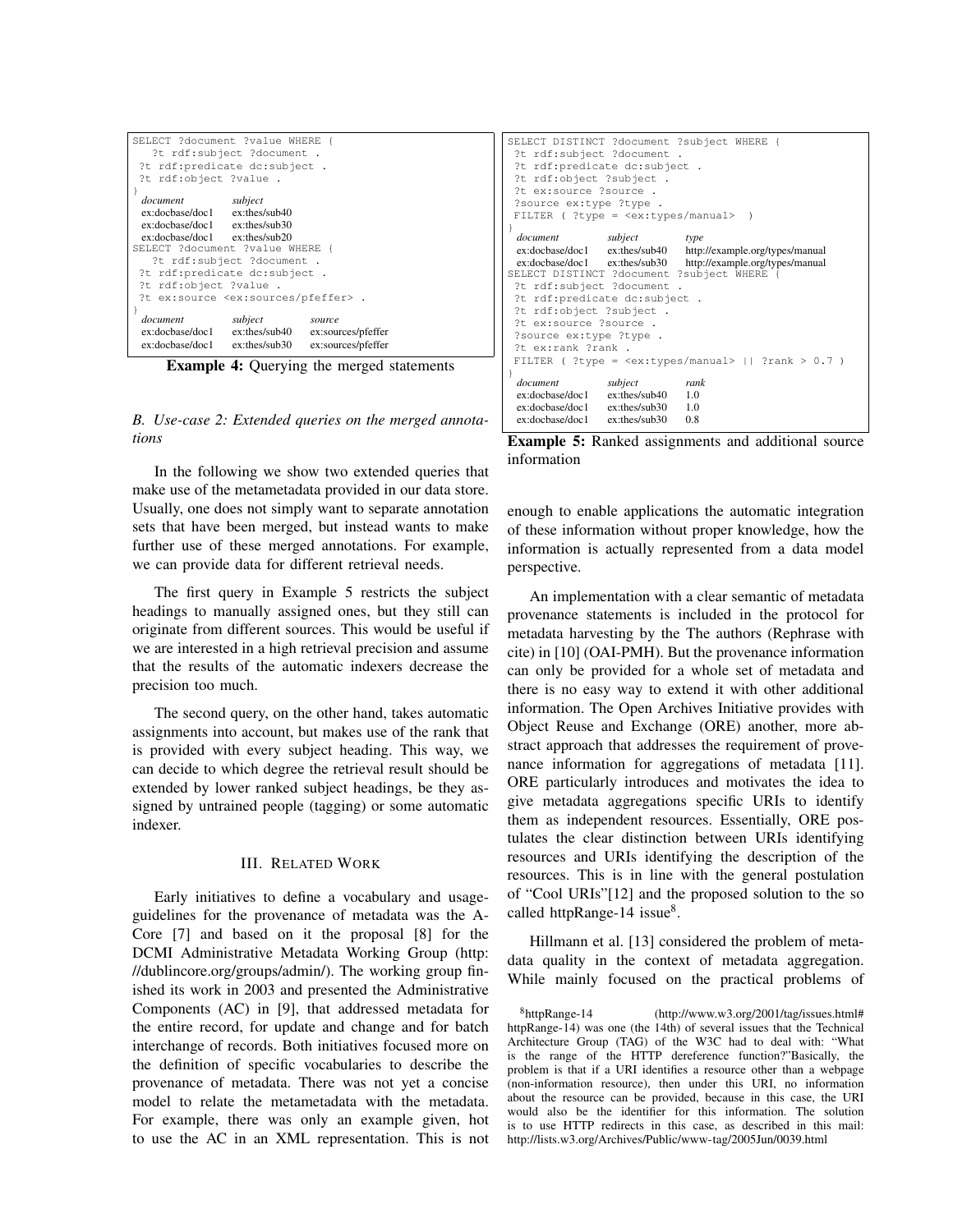aggregation, the paper addresses the aspect of subsequent augmentation with subject headings and changes the emphasis from the record to the individual statement. Noting provenance and means of creation on this level of detail is considered necessary by the authors. They proposed an extension of OAI-PMH to implement their solution. [14] further expands on quality issues and note inconsistent use of metadata fields and the lack of bibliographic control among the major problems. Preserving provenance information at the repository, record or statement level is one of the proposed methods to ensure consistent metadata quality.

Currently, the W3C Provenance Incubator Group (Prov-XG, http://www.w3.org/2005/Incubator/prov/) addresses the general issue of provenance on the web. The requirements abstracted from various use-cases are summarized and further explained in by Zhao et al. [15]. The conclusion of this paper is basically ours: We need further standardization for the representation of provenance information for interoperable provenanceaware applications. They recommend that a possible next RDF standard should address the provenance issue.

Lopes et al. [16] emphasize the need for additional information as well, they refer to them as annotations and examine the need for annotations without consideration of the actual implementation - be it reification or named graphs. They come up with five types of annotations – time, spatial, provenance, fuzzy and trust – that can be seen as the most obvious use-cases for additional information.

A general model for the representation of provenance information as well as a review of provenance-related vocabularies is provided by The authors (Rephrase with cite) in [17]. The model aims to represent the whole process of data creation and access, as well as the publishing and obtaining of the associated provenance information.

With the Open Provenance Model (OPM, http:// openprovenance.org/) exists a specification for a provenance model that meets the following requirements [18]: Exchange of provenance information, building of applications on top of OPM, definition of provenance independent from a technology, general applicability, multiple levels of descriptions. Additionally, a core set of rules is defined that allow to identify valid inferences that can be made on the provenance representation.

Finally, a comprehensive survey about publications on provenance on the web was created by The authors (Rephrase with cite) in [19], who also mentions approaches to modeling provenance in OWL ontologies.

The most powerful means to dealing with metametadata in OWL is the use of higher-order logics, which is supported, e.g., by OWL Full. However, as this type of metamodeling comes at the expense of decidability [20], weaker forms of metamodeling such as *punning*, a restricted way of using identical names for different types of entities (e.g. classes and individuals), have been proposed by the OWL community. In OWL 2, annotation properties can be used to make statements about entities, axioms and even annotations, but as annotation properties do not have a defined semantics in OWL, integrated reasoning over the various layers of metadata requires additional implementation effort [21]. Vrandecic et al. [22] discuss different metamodeling options by virtue of several use cases, including the representation of uncertainty in ontology learning [1], as well as ontology evaluation based on OntoClean (see also [23]). In addition to these application scenarios, weak forms of metamodeling in OWL are used, e.g., for including linguistic information in ontologies [24], but only few of these approaches are able to leverage the full power of logical inference over both metadata and metametadata [25].

## IV. CONCLUSION

This paper is meant as a discussion paper. We have proposed five principles for the proper representation of metametadata which, in our opinion, have to be met by all source-agnostic, yet provenance-aware, linked data applications.

We have demonstrated that the technical requirements can already been met, and that the remaining problem is concerned with the establishments of conventions which define best-practice recommendations. In particular, these conventions should clarify how the metametadata is actually represented – so that an application can become aware of this metametadata, retrieve, maintain and republish it in a proper way. Currently, there is no accepted best-practice that follows our principles. We are involved in the Metadata Provenance Taskgroup of the Dublin Core Metadata Initiative $9$  which aims to develop such best-practice recommendations in an as-open-as-possible way. This is why we are seeking for feedback, ideas and contributions to the ongoing discussions and the outcomes of this task group – because we want metadata provenance. Now!

Acknowledgements. Johanna Völker is financed by a Margarete-von-Wrangell scholarship of the European Social Fund (ESF) and the Ministry of Science, Research and the Arts Baden-Württemberg.

<sup>9</sup>http://dublincore.org/groups/provenance/)